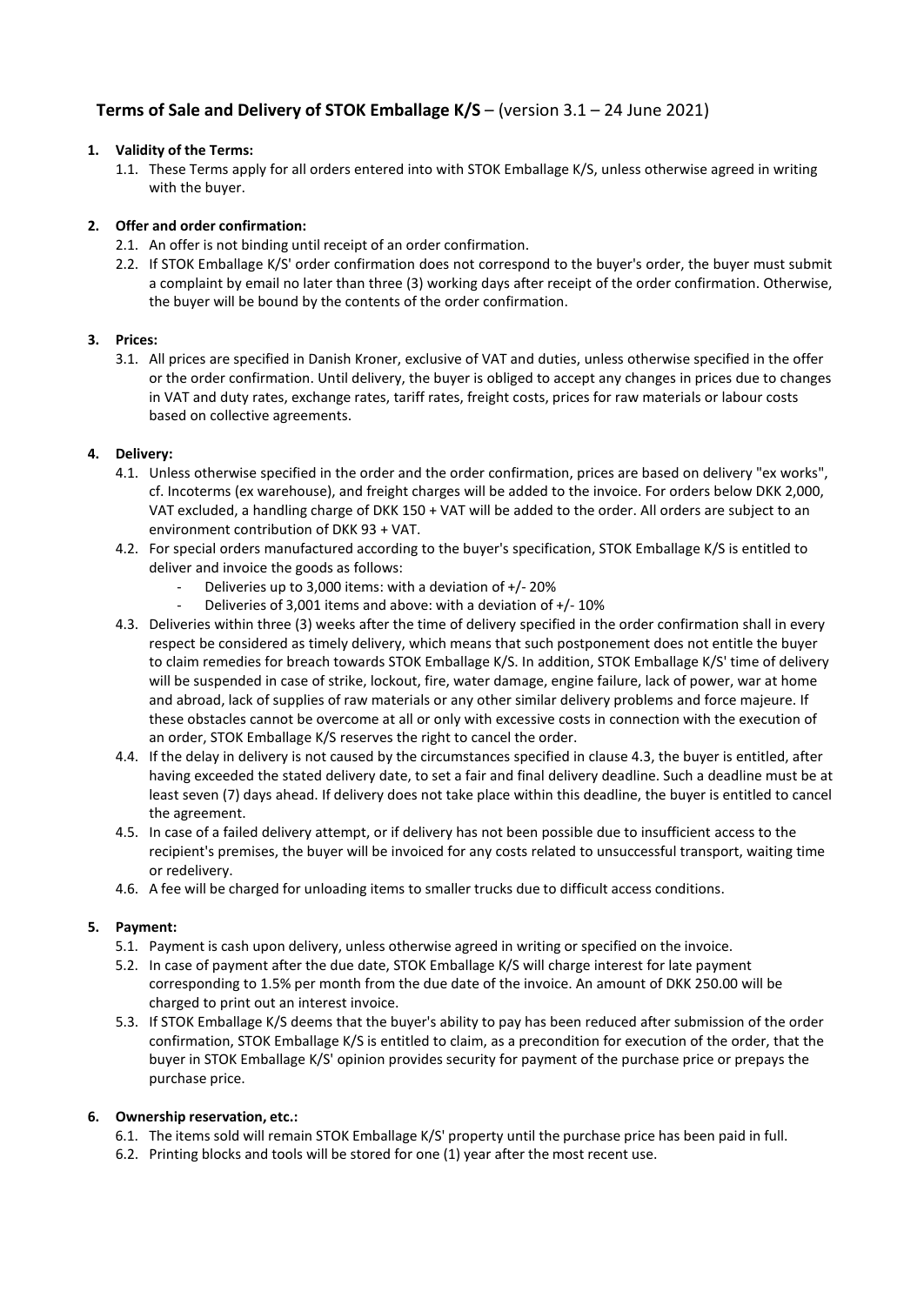# **7. Product information:**

7.1. Any technical information, specifications, product information, catalogues, brochures, directions for use etc. regarding the product's function and use as well as any other technical data about the item which has not been confirmed in writing in the agreement with the buyer shall only be indicative and non-binding for STOK Emballage K/S.

# **8. Defects and complaints:**

- 8.1. Any defects, which are noted or should have been noted in connection with the inspection upon delivery, must immediately be notified in writing to STOK Emballage K/S. The buyer cannot do anything with the item regarding which a complaint is submitted before such a complaint has been handled by STOK Emballage K/S.
- 8.2. It rests upon the buyer at the time of receipt to do a thorough examination as to whether the delivery is in accordance with the order, including that it must be examined upon delivery if the item has any visible damage. Visible damage shall mean any pallets that have tipped over, marks or bruises to the items or the packaging as well as damage caused by water. Such damage must always be noted on the freight document.
- 8.3. In case of any missing lots where it is chosen to accept items with visible damage and in case of delivery later than agreed, the following must be noted on the freight documents:
	- that the items have been received at a later time than agreed; write down the time
	- any visible damage; describe the damage
	- the car's registration number.
- 8.4. In addition, the freight carrier must sign the freight documents with a readable name for documentation purposes. Where possible, any visible damage must be documented with a photo before unloading. The buyer must note on the waybill that the delivery has been received subject to reservations.
- 8.5. If the buyer has not claimed a defect towards STOK Emballage K/S within three (3) months after the delivery date, the buyer cannot claim such defect at a later time.
- 8.6. If STOK Emballage K/S is liable for a defect, STOK Emballage K/S will take remedial action, at its own discretion, to remedy such defect or arrange for a redelivery. Such remedial action will take place as soon as possible after the item have been returned to STOK Emballage K/S by the buyer. Apart from this, the buyer is not entitled to make a claim against STOK Emballage K/S based on errors and defects with the items, regardless of whether the buyer's loss may directly or indirectly be caused by such errors and defects in the items. Thus, it is specified that STOK Emballage K/S' liability does not include any liability for operating loss, loss of time, loss of profit or any other direct loss. Furthermore, it is specified that any liability to pay damages on the part of STOK Emballage K/S can never exceed the invoiced value of the relevant item.

# **9. Right of return:**

- 9.1. STOK Emballage K/S only accept returns of standard range items. Other items cannot be returned, unless it can be documented that such items are defective or delivered in error caused by an error with STOK Emballage K/S. Our standard range is defined as registered, stocked items. Consequently, items in our catalogue that are not in stock are not part of the standard range. The following items and product categories are not included in this definition and are thus not accepted for return, unless it can be documented that the item is defective:
	- Specially ordered items
	- Non-stock items in general.
- 9.2. When returning standard items, the buyer will pay the return freight. The buyer will pay a fee corresponding to 15% of the purchase price, however, at least DKK 500. The right of return applies for fourteen (14) days. Items can only be returned pursuant to a prior written agreement with STOK Emballage K/S.
- 9.3. Packaging and condition of the item when being returned:
	- The right of return can only be exercised if the item is returned in the same condition and amount and provided that such return has been accepted in writing. Thus, the right of return will lapse if the item is used in a way which will evidently reduce the item's sales value significantly. Until the item has been picked up by STOK Emballage K/S' carrier, the item cannot be stored outside, as this is considered to deteriorate the value of the item significantly.

# **10. Product liability:**

10.1. STOK Emballage K/S is liable for damage to persons and things as a result of defects related to the delivered items to the extent such liability complies with the rules in force on product liability. However, STOK